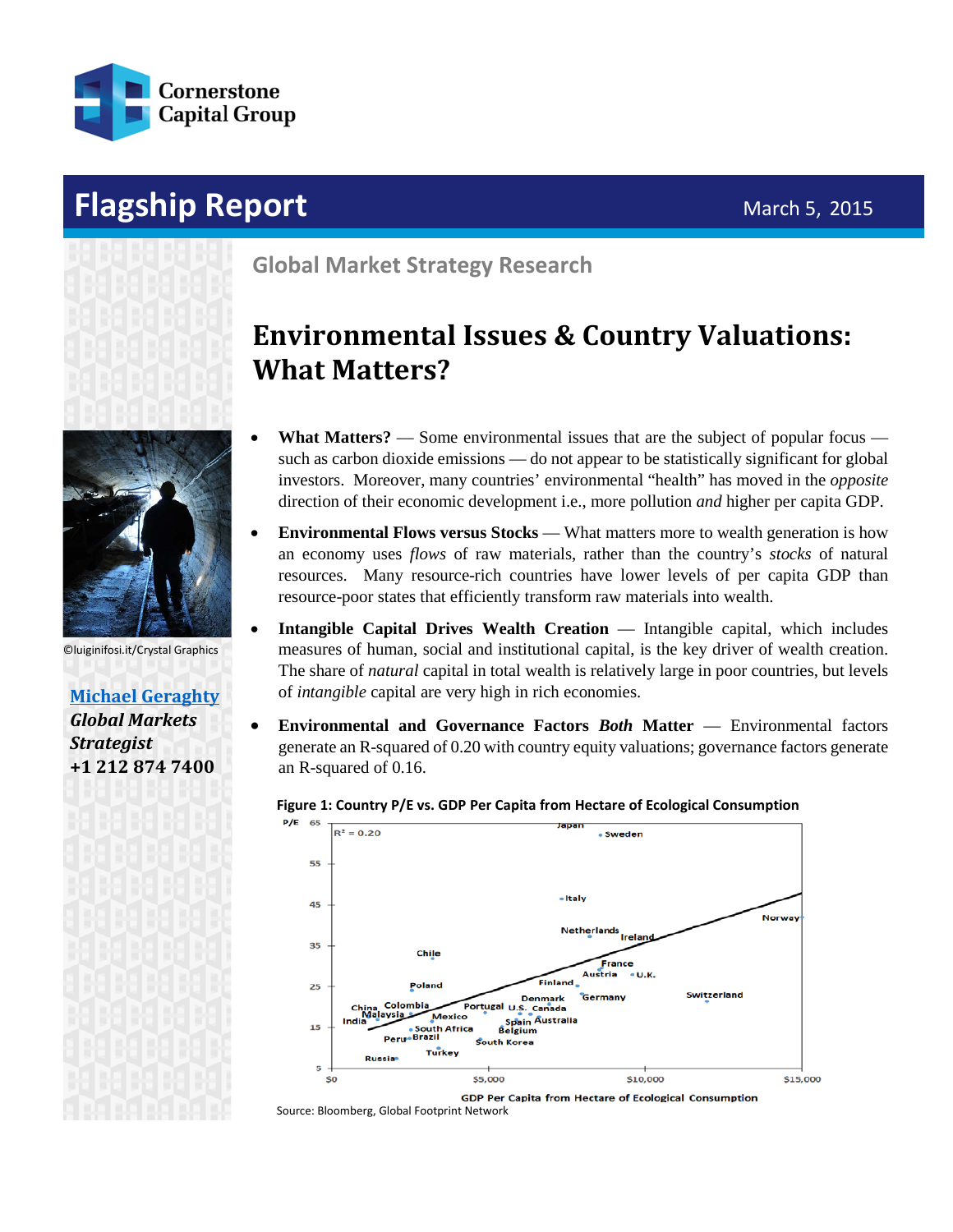#### **Executive Summary**

- Pollution does not appear to be a factor in the valuation of a country's debt or equity markets. Water scarcity, the loss of biodiversity and climate change undoubtedly pose risks to economic growth, yet research shows little correlation to date between environmental issues and investment metrics.
- Many countries' environmental "health" has moved in the *opposite* direction of their economic development i.e., more pollution *and* higher per capita GDP.
- A lot of resource-poor countries have higher levels of per capita GDP than resource-rich countries. What matters more to wealth generation is how an economy uses *flows* of raw materials, rather than the *stocks* of natural resources within the country.
- "The Ecological Footprint," which is calculated by the Global Footprint Network, is a unique measure of a country's consumption of flows of natural resources. It measures, in hectares per capita, the amount of biologically productive land and marine area required to produce all the resources a country consumes.
- The Ecological Footprint a measure of *consumption* of natural resources can be compared to the amount of wealth *generated* within a country. For 32 countries we calculate the amount of GDP per capita generated by each hectare of ecosystem services consumed per person. There is a reasonably robust relationship (R-squared of 0.20) between (i) GDP per capita generated by each hectare of ecosystem services consumed per person and (ii) a country's P/E multiple.
- The implication is that a country which is quite efficient in transforming flows of ecosystem services into wealth is "rewarded" with a relatively high P/E multiple e.g., the Netherlands. Conversely, a country that is resource rich —such as Russia — but that is inefficient in transforming its natural resources into wealth is assigned a relatively low P/E multiple.
- It would seem that the efficiency with which natural resources are transformed into wealth is important to a country's valuation *primarily because it is an indicator of the social and institutional development of the country.*

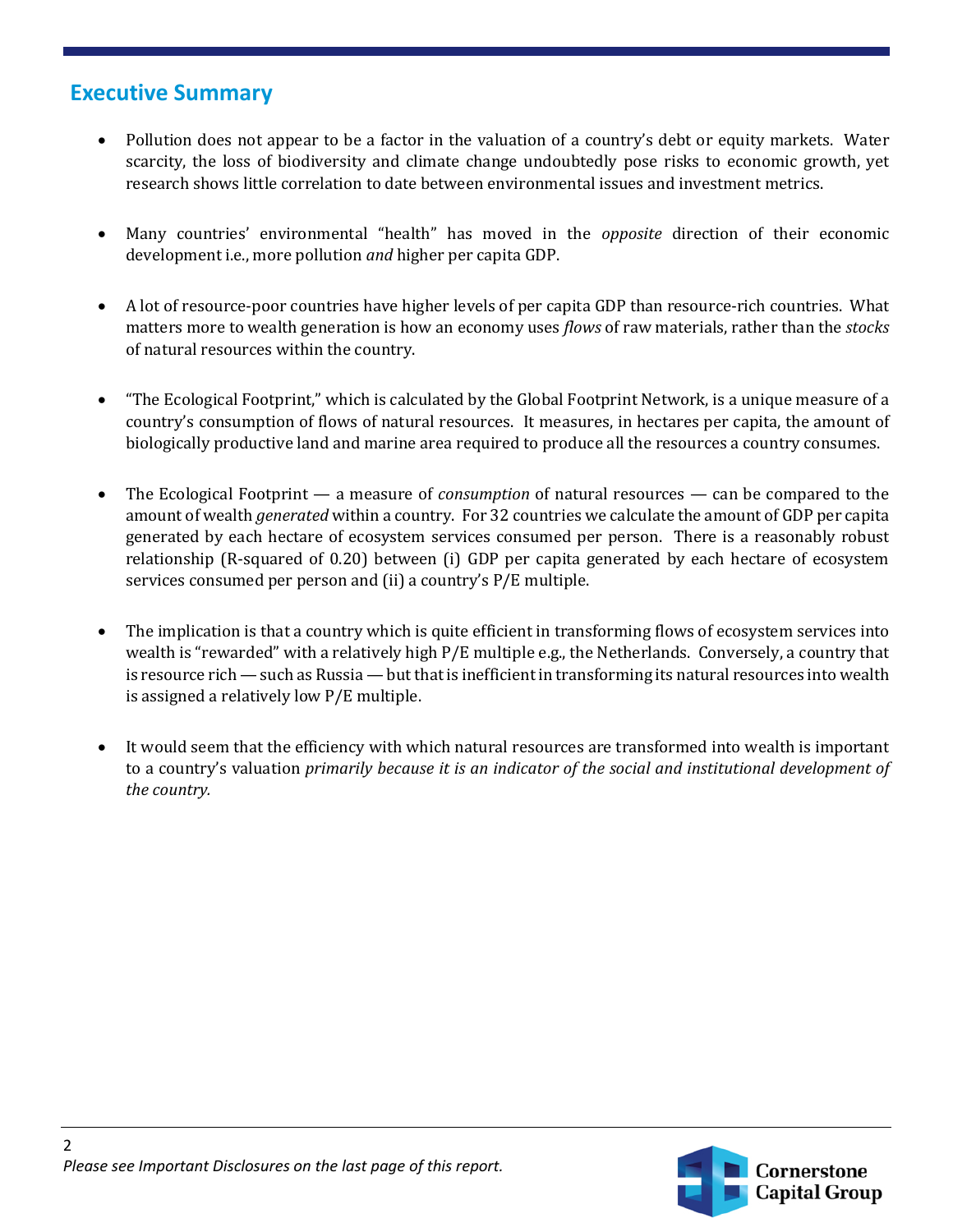#### **The Investment Significance of ESG Factors**

In previous reports, we have looked at the investment significance of certain Environmental, Social and Governance (ESG) factors:

- [Gauging Governance Globally: Macro and Micro Metrics,](http://cornerstonecapinc.com/2014/09/gauging-governance-globally/) September 15, 2014. We examined the significance of governance for country equity valuations using both "top-down" (governance at the national level) and "bottom up" (governance at the corporate level) metrics.
- [The Economics of Environmental Issues in Sector Strategy,](http://cornerstonecapinc.com/2014/10/the-economics-of-environmental-issues-in-sector-strategy-2/) October 20, 2014. We studied the implications of a potential increase in key environmental costs for ten industry sectors.
- [The Social Costs of Business: Implications for Sector Strategy,](http://cornerstonecapinc.com/2014/12/the-social-costs-of-business-implications-for-sector-strategy/) December 16, 2014. Utilizing a number of metrics — (i) costs of community support; (ii) costs of "cheap" labor; (iii) costs of committed and safe employees; (iv) costs of attracting and retaining customers — we estimated the "social costs of business" for the ten sectors in the MSCI All Country World Index (ACWI).

### **Quantifying the Investment Significance of Environmental Issues in Regions**

In this report we turn our focus to the significance of environmental issues for global equity investors looking across *regions*. These issues should be of particular interest to "Universal Owners." According to the UN-backed *Principles for Responsible Investment* (PRI):[1](#page-2-0)

• Large Institutional Investors are, in effect, "Universal Owners", as they often have highly-diversified and long-term portfolios that are representative of global capital markets. Their portfolios are inevitably exposed to growing and widespread costs from environmental damage…

In terms of "the environment," the PRI stated:

• Society and the economy are dependent on functioning ecosystem services. Plants, animals, microbes and the physical environment provide "free" inputs such as food and raw materials, pollination and genetic resources. Forests, grasslands, wetlands and marine areas provide life-supporting services such as nutrient cycling, freshwater and climate regulation.

*The objective of this report is to quantify environmental factors of relevance to global equity investors.*  In that regard, some of the report's methodology may not seem comparable to — or might even appear to conflict with — conventional analysis of environmental issues. One reason for this is that some issues that are the subject of popular focus *do not appear to be statistically significant* for global investors.

So, for example, while the topic of climate change garners a lot of attention, a fixed income analyst pointed out<sup>[2](#page-2-1)</sup> that "CO2 is not well correlated with a country's credit worthiness." Similarly, there seems to be *no relationship* between a country's carbon dioxide emissions and its equity valuation — Figure 2 shows an R-squared of 0.01. (Note that we have only plotted data for the 32 countries with the largest weights in the MSCI ACWI.)

<span id="page-2-1"></span><sup>2</sup> "Fixed Income: ESG in the world's largest asset class," *Responsible Investor Insight,* February 2014



3

<span id="page-2-0"></span><sup>1</sup> "Universal Ownership: Why environmental externalities matter to institutional investors," *PRI and UNEP Finance Initiative,* 2011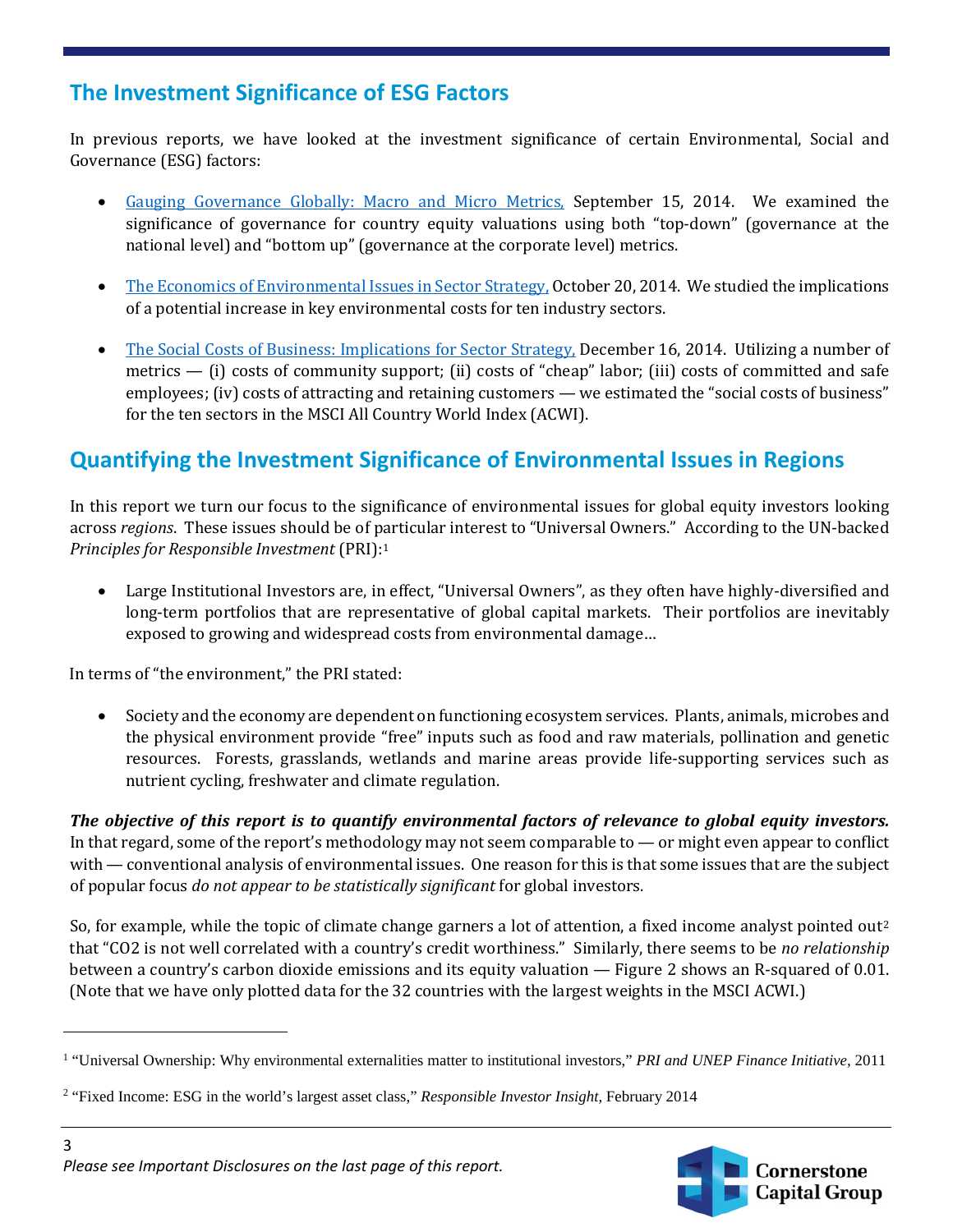



Source: Bloomberg and United Nations

As noted, it's not just equity investors who have wrestled with the investment signi[fi](#page-3-0)cance of various environmental issues. When writing about sovereign bonds and ESG risks, another PRI report<sup>3</sup> pointed out that:

• Water scarcity, the loss of biodiversity and climate change undoubtedly pose risks to economic growth. Yet research shows *little correlation* to date between environmental issues and bond performance. *One of the biggest problems is agreeing on which indicators should be used to measure environmental risks* [italics added].

As the quote illustrates, another stumbling block seems to be that many fixed income and equity analysts hav[e](#page-3-1)  focused solely on the *risks or costs* associated with a country's environmental issues. An aforementioned study4 pointed out an inherent problem with such an approach:

• Integrating environmental factors into…investing might be counter-intuitive at first, as *environmental management performance often moves in the opposite direction of a country's economic development*….e.g., intensive resource use is often a sign of industrial development… [italics added].

On that point, a history<sup>5</sup> of the Victorian era in the United Kingdom highlighted a visible sign of resource depletion during a period when U.K. GDP per capita rose from 139% of the level in Western Europe in 1820 to 162% in 1870:

• By the 1830s…the country had the look of a well-tended garden, particularly since, unlike continental countries, England had been almost completely stripped of native woodland.

<span id="page-3-0"></span><sup>3</sup> "Sovereign Bonds: Spotlight on ESG Risks," *PRI,* 2013

<span id="page-3-1"></span><sup>4</sup> "Fixed Income: ESG in the world's largest asset class," *Responsible Investor Insight,* February 2014

<span id="page-3-2"></span><sup>5</sup> "The Victorians," *A.N. Wilson,* Arrow Books, 2003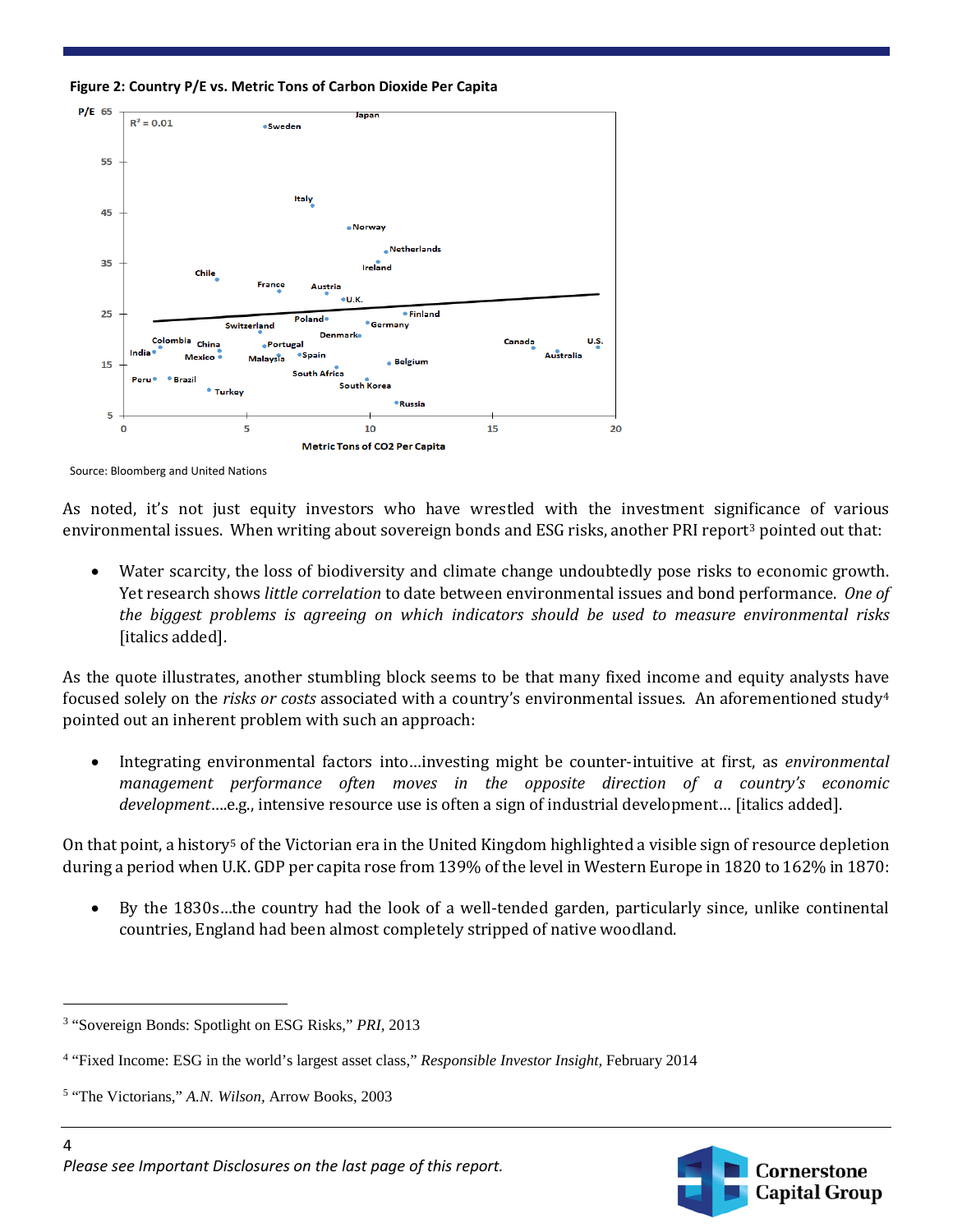Then, too, there was the toll on Victorians' health that resulted from industrialization:

• Whatever the category of worker examined, the same story is told: the exploitation of workers to the point where the urban proletariat of Victorian England have become stunted in growth and subject to a whole range of debilitating illnesses…The doctor in the North Staffordshire Infirmary…enumerated the pneumonia, phthisis, bronchitis and asthma, as well as disorders of kidney and stomach to which his 'ill-shaped and frequently ill-formed' patients were subject…

#### **Contrasting Environmental Issues in** *Global Sectors* **versus** *Local Countries*

In terms of quantifying environmental factors, in our October 20, 2014 report, The Economics of Environmental [Issues in Sector Strategy,](http://cornerstonecapinc.com/2014/10/the-economics-of-environmental-issues-in-sector-strategy-2/) we examined various issues as they pertained to the ten GICS in the MSCI All Country World Index. By aggregating data from the company level, we examined the sensitivity of sectors' costs — and, by implication, their profit margins — to increases in the "price" of three environmental factors: Greenhouse gas (GHG) emissions, water usage and waste discarded.

An intuitive approach might be to redo that analysis by sorting the company data according to *country* rather than *sector*. Such an approach would, however, be flawed. A key reason for this is that the country in which a company manufactures a product or generates a service oftentimes is not the same country in which that company is headquartered. On that point, in a recent report,[6](#page-4-0) *Cornerstone Capital Group* analyst Margarita Pirovska observed that:

• Conventional wisdom explains growing inequalities within developed countries as resulting from [a number of causes, including] globalization, which allows companies to engage in wage arbitrage for certain manufacturing (and, increasingly, service) functions.

So, for example, the American companies **Nike** and **Apple** both rely heavily on manufacturing activities in overseas countries. In our October 2014 report, we estimated a portion of the "ecological footprint" of the Consumer Discretionary (Nike) and Information Technology (Apple) sectors *globally.* Clearly, attributing those ecological footprints *entirely* to the country where a company is headquartered — the U.S. in the case of both Nike and Apple — would be misleading.

A similar issue arises when trying to calculate a *country's* true environmental "costs" (e.g., GHG emissions, water usage, waste discarded, etc.), given that companies in rich nations can "export" their pollution by, for example, moving toxic operations to poorer countries more focused on job creation than the environment.

Finally, most sectors *eventually reach a limit* in their ability to transform natural resources into *revenues*. Neither Nike nor Apple will sell more running shoes or smartphones, respectively, simply by having access to more raw materials. But, given that most natural resources are freely traded — natural resources amount to around one-quarter of all merchandise exports — a resource-poor country can *continuously* import raw materials to facilitate the transformative process by which its economy generates wealth. So the fact that Japan is lacking in most natural resources did not stop that country becoming the world's third largest economy.

<span id="page-4-0"></span><sup>6</sup> "Income Inequality: Market Mechanism or Market Failure," *Cornerstone Capital Group,* Margarita Pirovska, November 13, 2014.



5

l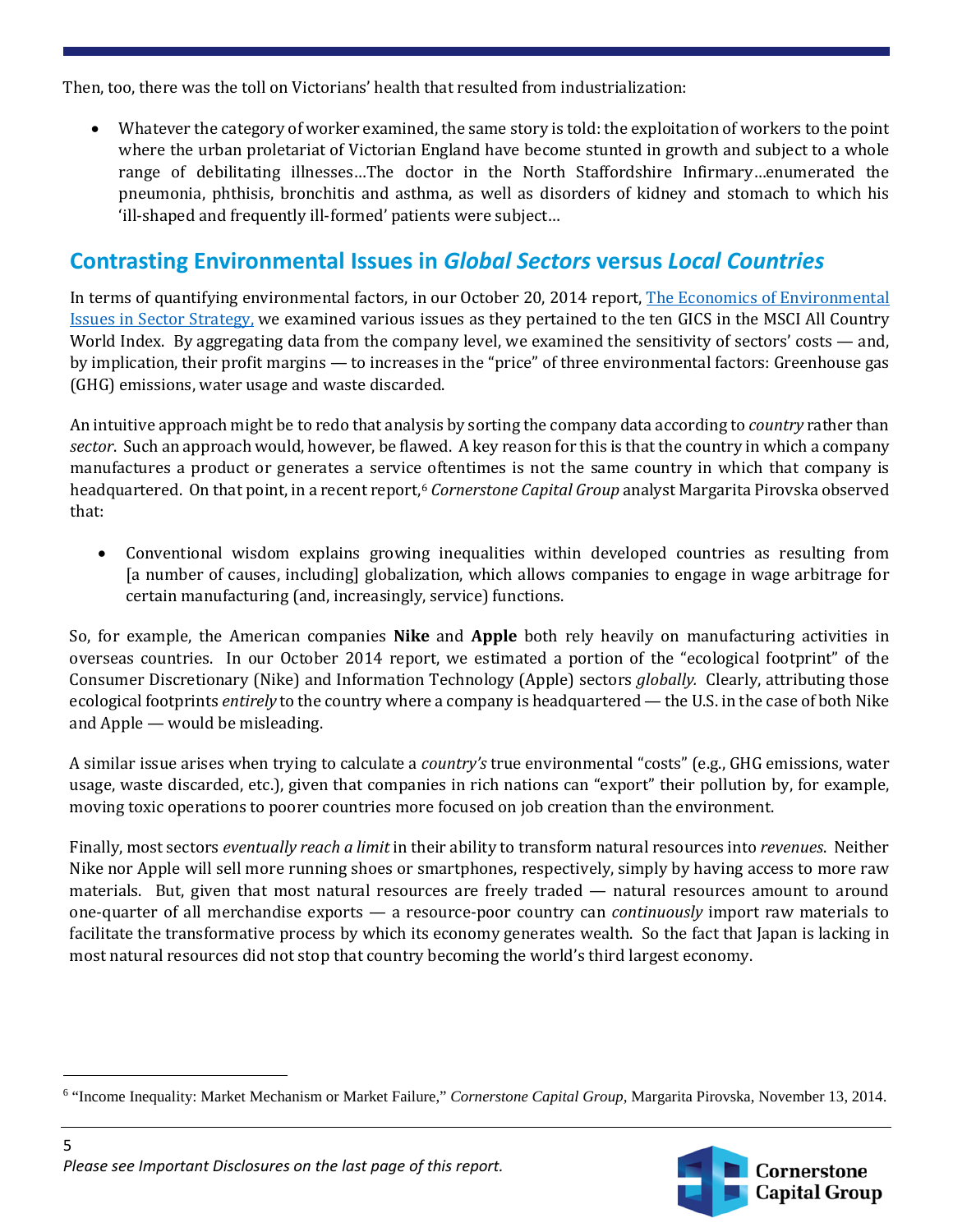### **The Natural Resource "Curse?"**

In contrast to Japan, some countries that are abundant in natural resources are among the world's poorest, as measured by GDP per capita. In a well-known paper published in 199[7](#page-5-0), two economists<sup>7</sup> pointed out some oddities of economic history:

• In the seventeenth century, resource-poor Netherlands eclipsed Spain, despite the overflow of gold and silver from the Spanish colonies in the New World [Figure 3].

**Figure 3: GDP Per Capita in 1500 and 1700**



Source: "The World Economy: A Millennial Perspective," Angus Maddison, 2001.

• In the nineteenth and twentieth centuries, resource-poor countries such as Switzerland...surged ahead of resource-abundant economies such as Russia [Figure 4].



**Figure 4: GDP Per Capita in 1820, 1870 and 1913**

Source: "The World Economy: A Millennial Perspective," Angus Maddison, 2001.

<span id="page-5-0"></span>7 "Natural Resource Abundance and Economic Growth," *Center for International Development and Harvard Institute for International Development,* Jeffrey D. Sachs and Andrew M. Warner, November, 1997



6

 $\overline{a}$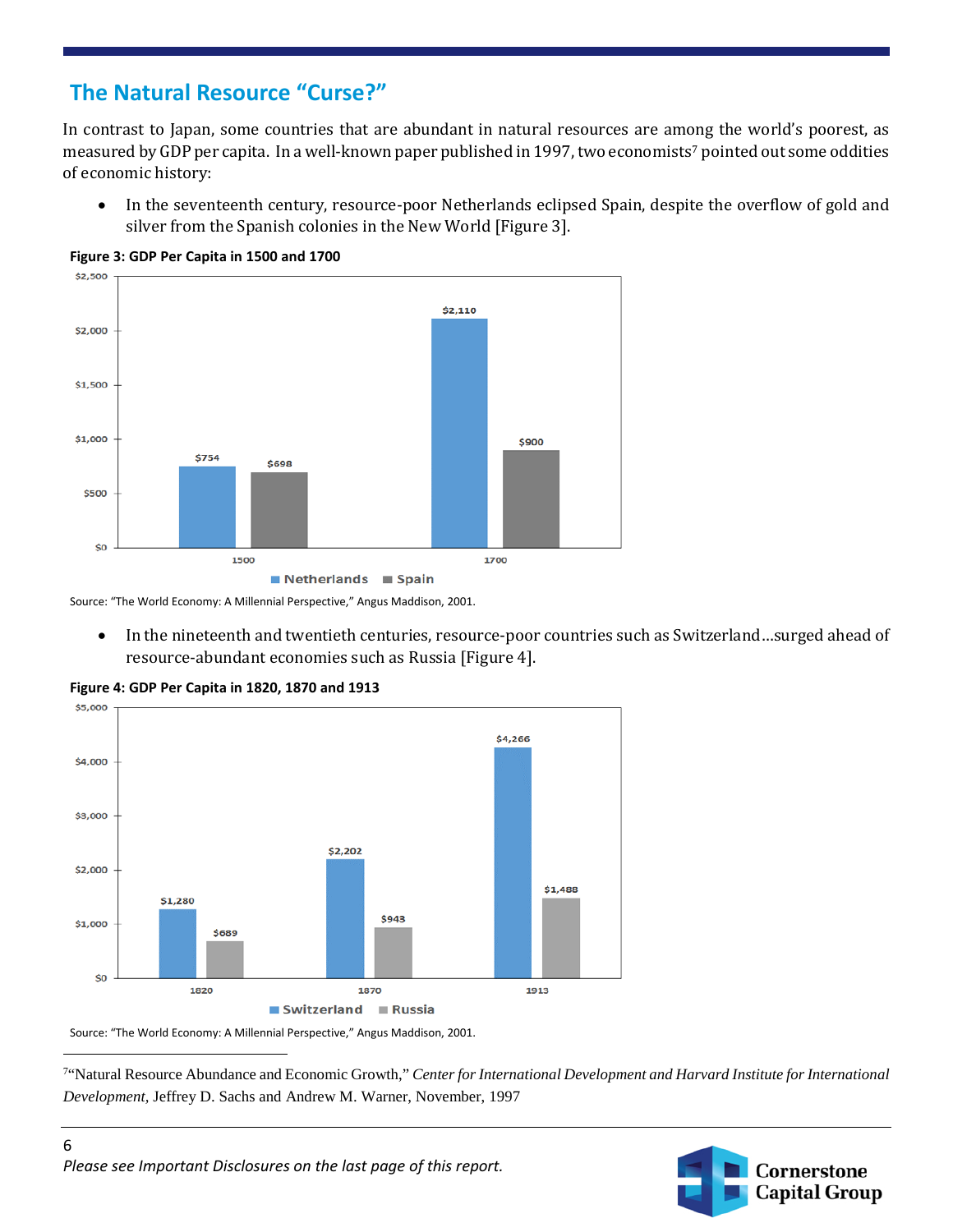• In the past thirty years, the world's star performers have been the resource-poor Newly Industrializing Economies of East Asia — Korea, Taiwan, Hong Kong, Singapore — while many resource-rich economies such as the oil-rich countries of Mexico…and Venezuela, have gone bankrupt [Figure 5].



**Figure 5: GDP Per Capita in 1950 and 1990**

Source: "The World Economy: A Millennial Perspective," Angus Maddison, 2001.

These oddities prompted the economists to ask:

• "Is there a curse to easy riches?"

Specifically, the focus of the economists' analysis was on the relationship between a country's natural resource-based *exports* as a percentage of GDP and its subsequent economic growth. The economists discussed a number of theories as to why this relationship has frequently been negative. So, for example, in 1576 the French political philosopher Jean Bodin attributed the phenomenon to social factors, namely that easy riches lead to sloth:

• Men of a fat and fertile soil, are most commonly effeminate and cowards; whereas contrariwise a barren country make men temperate by necessity, and by consequence careful, vigilant, and industrious.

To be sure, in their 1997 paper the economists acknowledged that, just because a country is abundant in some natural resources, it is not necessarily a negative for economic growth*:*

• Coal and iron ore deposits were the *sine qua non* for the development of an indigenous steel industry in the late nineteenth century. In that case, resource-rich economies such as Britain, Germany, and the U.S., experienced particularly rapid industrial development at the end of the last century.

The analysis in this report is *not* centered on countries' exports of natural resources and subsequent economic growth. Instead, our focus is on *the relationship between a country's consumption of natural resources and its equity valuation.*

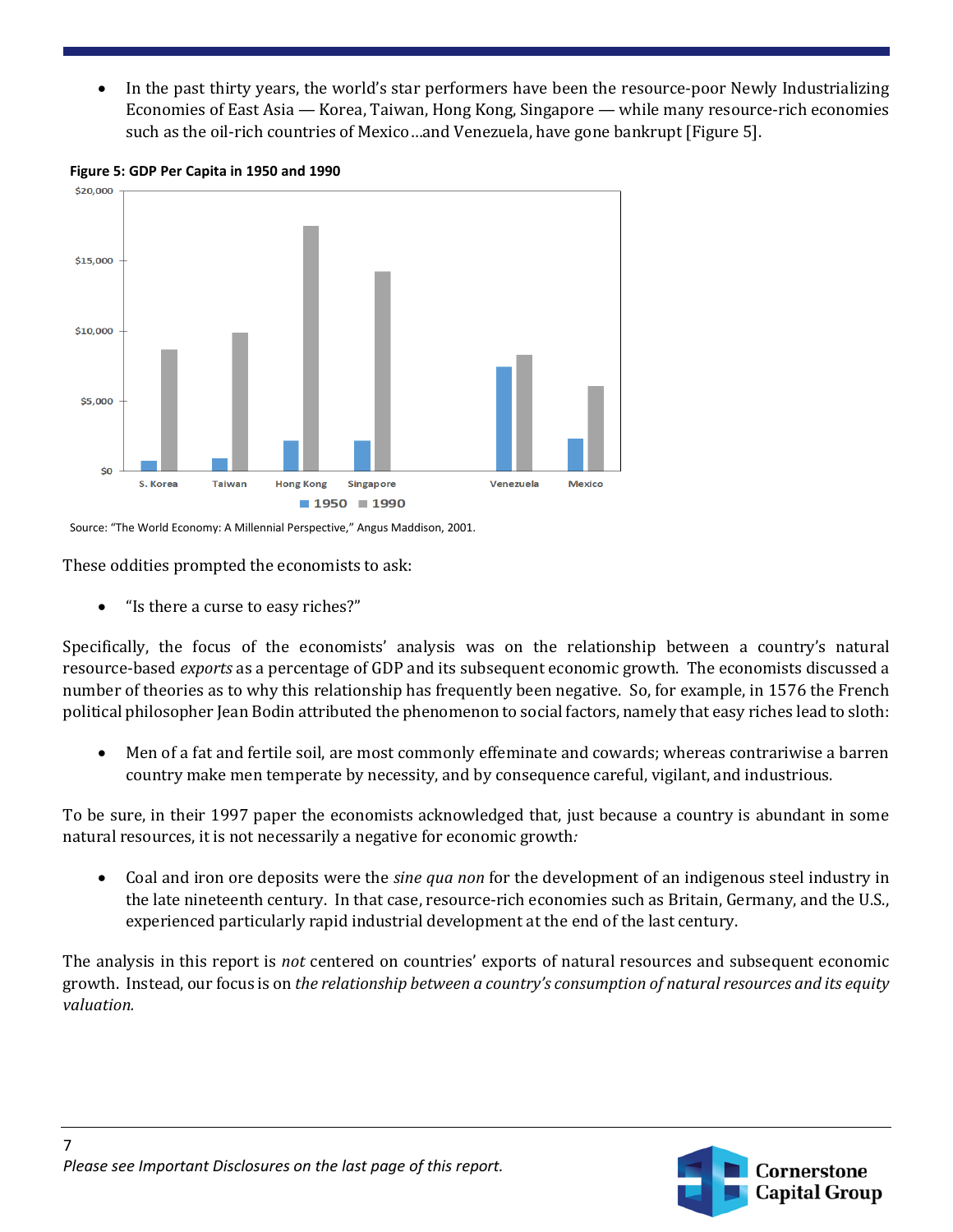#### **Differentiating Between Environmental** *Flows* **and** *Stocks*

One of the aforementioned PRI reports<sup>[8](#page-7-0)</sup> pointed out that:

• The environment provides…*flows* of materials including timber, freshwater and other natural resources…In economic terms, environmental resources can be understood as "natural capital", and the *flow* of goods and services provided as "income" on that capital, while the *stock* that yields the flow is the natural capital itself [italics added].

To be sure, a country can have a large *stock* of nat[u](#page-7-1)ral resources, but the subsequent *flow* of materials can be relatively paltry. So, for example, it was pointed out<sup>9</sup> that:

• Some countries with ample resources but poor efficiency, such as Russia, run the danger of wasting their natural head start through inefficiency.

Conversely, as referenced above, there have been countries - such as the Netherlands in the seventeenth century, and Switzerland in the nineteenth and twentieth centuries — whose *stocks* of natural resources were comparatively low but used imported *flows* of raw materials to generate substantial economic wealth.

That said, natural resources do not necessarily have to be imported for a country to generate more wealth than other countries that are *more abundant* in natural resources. On that point, it was noted<sup>[10](#page-7-2)</sup> that:

In 1913, the United States was the world's dominant producer of virtually every major industrial mineral even though other countries initially seemed to have more mineral reserves. New deposits were continuously discovered. The U.S*. share of world mineral production in 1913 was far in excess of its share of world reserves*; mineral rich countries like Brazil, Chile, Russia, Canada, and Australia did much worse in developing new reserves… [italics added] —Figure 6.

|                  | <b>U.S.</b>   | <b>U.S.</b>      | Russia        | <b>Russia</b>    | <b>Latin America</b> | <b>Latin America</b> | <b>Australia</b> | Australia        |
|------------------|---------------|------------------|---------------|------------------|----------------------|----------------------|------------------|------------------|
| <b>Commodity</b> | % 1913 Output | % 1913e Reserves | % 1913 Output | % 1913e Reserves | % 1913 Output        | % 1913e Reserves     | % 1913 Output    | % 1913e Reserves |
| <b>Petroleum</b> | 65%           | 20%              | 29%           | 18%              | 7%                   | 22%                  | <b>NA</b>        | <b>NA</b>        |
| Copper           | 56%           | 20%              | 3%            | 5%               | 13%                  | 27%                  | 5%               | 4%               |
| Phosphate        | 43%           | 36%              | 0%            | 19%              | 0%                   | <b>NA</b>            | <b>NA</b>        | <b>NA</b>        |
| Coal             | 39%           | 23%              | 3%            | 21%              | 0%                   | 1%                   | 1%               | 9%               |
| <b>Bauxite</b>   | 37%           | 1%               | 0%            | 2%               | 0%                   | 29%                  | 0%               | 21%              |
| Zinc             | 37%           | 14%              | 0%            | 9%               | 1%                   | 12%                  | 22%              | 11%              |
| <b>Iron Ore</b>  | 36%           | 12%              | 6%            | 36%              | 0%                   | 12%                  | 0%               | 9%               |
| Lead             | 34%           | 18%              | 0%            | 11%              | 5%                   | 13%                  | 22%              | 15%              |

**Figure 6: Percentage of World 1913 Output and Estimated Percentage of 1913 World Reserves** 

Source: "Increasing Returns and the Genesis of American Resource Abundance," *Oxford University Press,* David and Wright, 1997

<span id="page-7-2"></span><sup>10</sup> "Natural Resources: Curse or Blessing?" *Journal of Economic Literature,* Frederick van der Ploeg, June 2011



8

<span id="page-7-0"></span><sup>8</sup> "Universal Ownership: Why environmental externalities matter to institutional investors," *PRI and UNEP Finance Initiative,* 2011

<span id="page-7-1"></span><sup>9</sup> "Sustainability rating of sovereign bonds, the Sarasin approach," *Dutch Investment Manager Survey,* 2011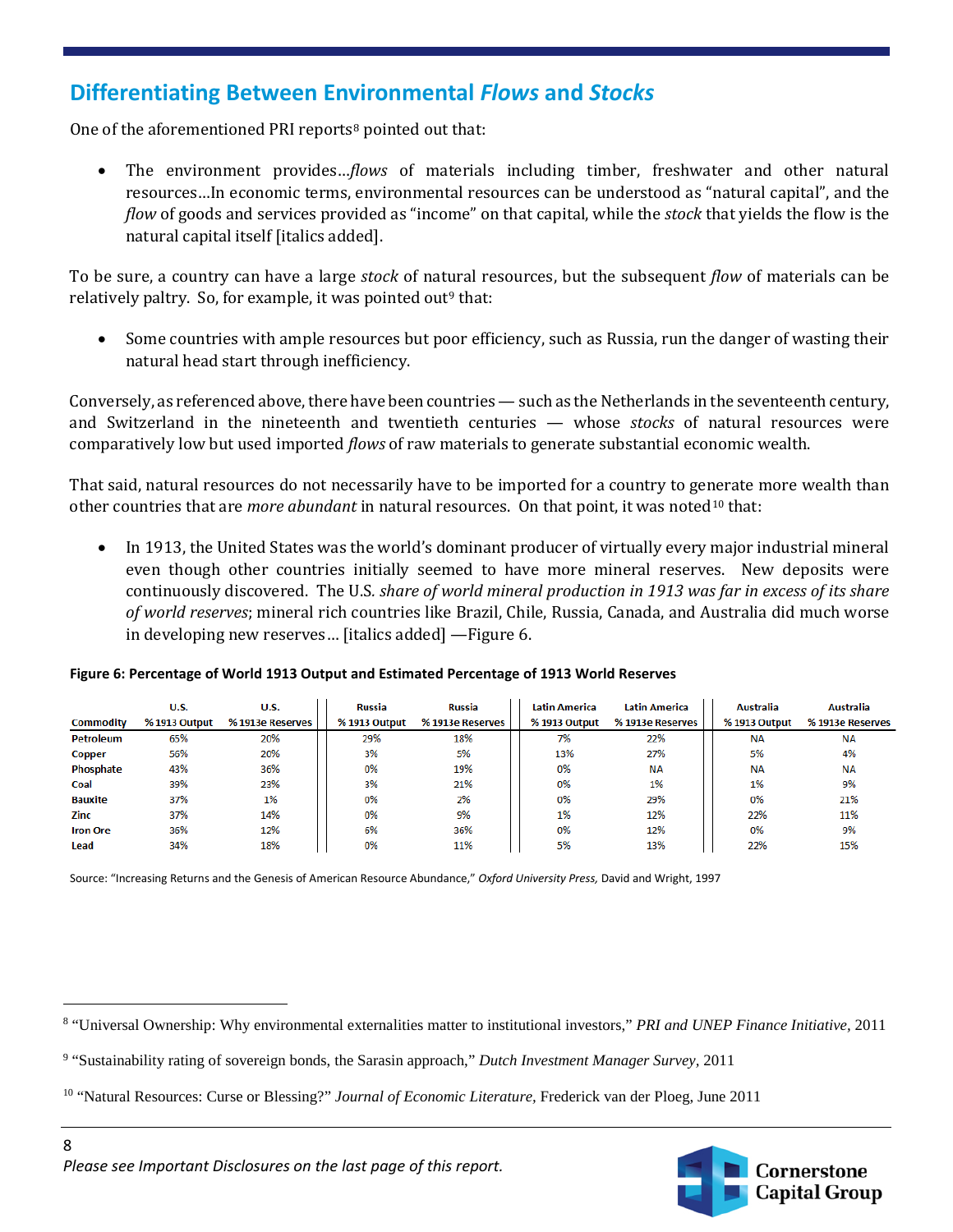But are these country comparisons really "apples-to-apples?" As two economists pointed out:<sup>[11](#page-8-0)</sup>

• Russia's failure to develop its vast reserves of coal and iron ore is often attributed to the inconvenient location of major deposits thousands of miles from population centers, as well as to unevenness of ore quality, high transportation cost and the lateness of discoveries.

Their rejoinder:

• Virtually all of these rationalizations could equally well have been applied to the USA…

Similarly, the economists wrote:

• Although Australia was a leading gold-mining country in the nineteenth century, [Figure 6] shows that the country was an underachiever in virtually every other mineral, particularly coal, iron ore and bauxite. While it is true that a combination of adverse factors discouraged resource exploitation in Australia, *many of these also were present in the USA.* Certainly the population of Australia has been small for a country of its size, not exceeding 8 million as late as the 1940s. Further, the harsh climate of the large desert areas has discouraged migration from coastal areas. *But the American Far West shared many of these conditions:*  San Francisco had only 450 inhabitants in 1847, and Utah and Arizona are not famous for their gentle climates [italics added].

Finally, as alluded to in the quotes above, [a](#page-8-1) country's *stocks* of natural resources are valuable *only if* they are readily accessible. A recent academic study<sup>12</sup> pointed out that:

• \$15 billion of gold sitting in a mountainside cannot be transformed into shareholder [value] with financial, engineering, and marketing inputs alone. It also requires the…support of key stakeholders including not only members of the economic value chain but also…community leaders, and members of civil society…The contingent nature of property rights faced by owners of gold mines has widespread analogues in other industrial contexts. The argument clearly applies to other natural resources…e.g., minerals, oil or gas, agriculture and water.

<span id="page-8-1"></span><sup>12</sup> "Spinning Gold: The Financial Returns to Stakeholder Engagement," *Strategic Management Journal,* Henisz, Dorobantu, Nartey, September 2013.



9

<span id="page-8-0"></span><sup>&</sup>lt;sup>11</sup> "Increasing Returns and the Genesis of American Resource Abundance," Oxford University Press, David and Wright, 1997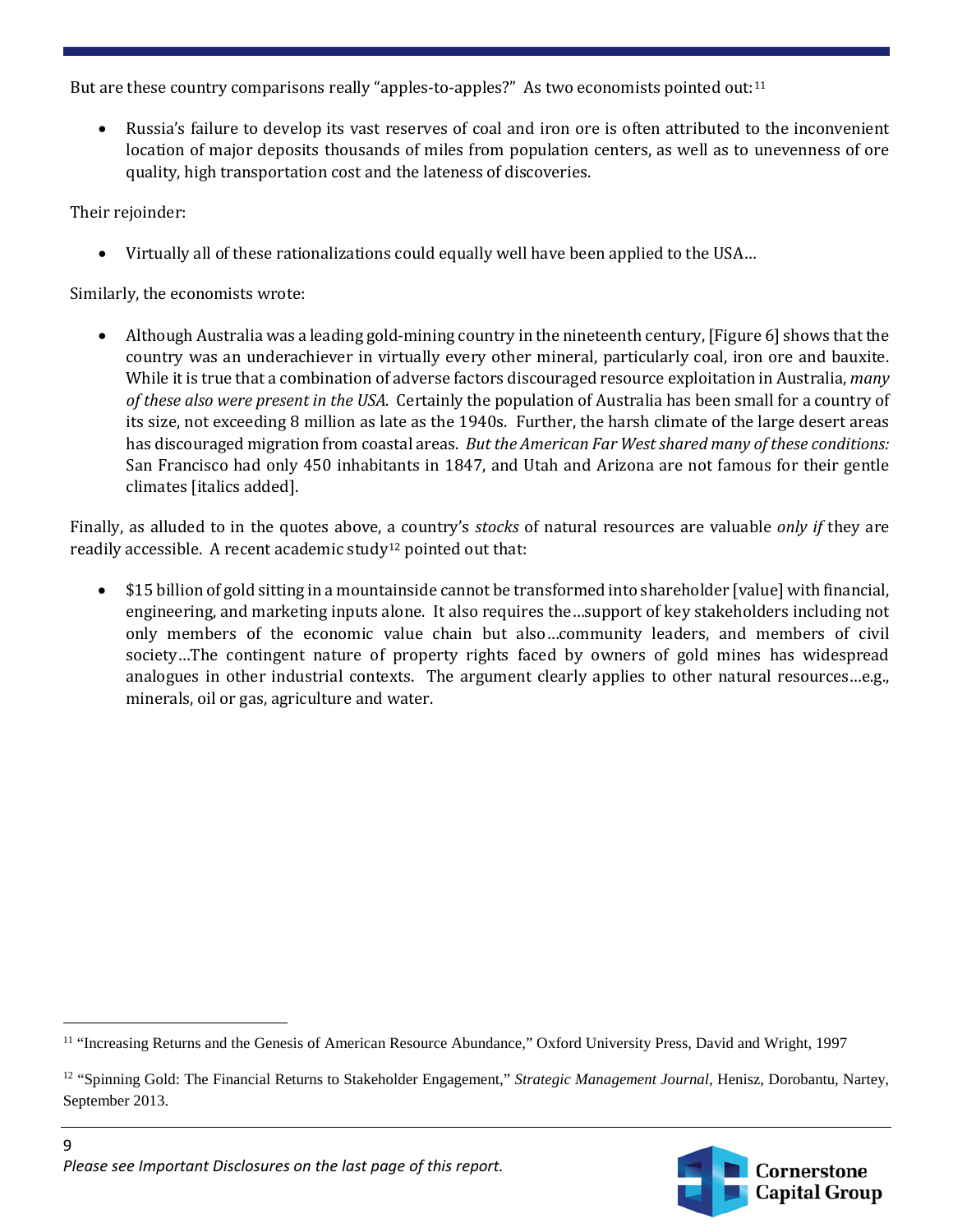## **Valuing Flows —** *Not Stocks* **— of Natural Resources**

It's because of issues such as the ones above — namely inconsistencies between a country's *reserves* of a commodity and its *output* of the commodity — that members of the academic and scientific communities have chosen to concentrate on *the valuation of flows* rather than stocks of natural resources. In a comprehensive repo[rt](#page-9-0) about biodiversity that was conducted for the European Commission ("The Cost of Policy Inaction" or "COPI"), <sup>13</sup> the international team of authors stated that:

At the core of the methodology in this study is the "valuation of biodiversity", in other words the assessment of the (total) value of ecosystems to mankind. *We concentrate on the valuation of the "flows" (the ecosystem goods and services) rather than on valuation of the biodiversity "stock"* [italics in original].

As indicated, the authors make a distinction between *biodiversity* and *ecosystems*:

• *Biodiversity* is the diversity of species, populations, genes but also communities, and ecosystems. Direct benefits of *ecosystems*to humans such as food, timber, clean water, protection against floods, and aesthetic pleasures all depend on biodiversity…[italics added].

Land-based ecosystems include scrublands, grasslands and forests. Other forms of ecosystems include wetlands, swamps, floodplains, mangroves and marine ecosystems such as coral reefs. It is from natural ecosystems such as these that the total flow of *ecosystem services* — food, timber, clean water, etc. — is derived.

Conversion of natural ecosystems to other forms — e.g., land that is used, say, for cropland, pasture land or urban land — *alter the total flow of ecosystem services.* As the COPI authors pointed out:

• From an economic view-point, *it is these ecosystem services that are of value* and not biodiversity itself…[italics added] — Figure 7.

**Figure 7: Ecosystem Assets and Ecosystem Services: Stocks and Flows**



<span id="page-9-0"></span><sup>13</sup> "The Cost of Policy Inaction," *Study for the European Commission, Directorate General Environment,* 2008



l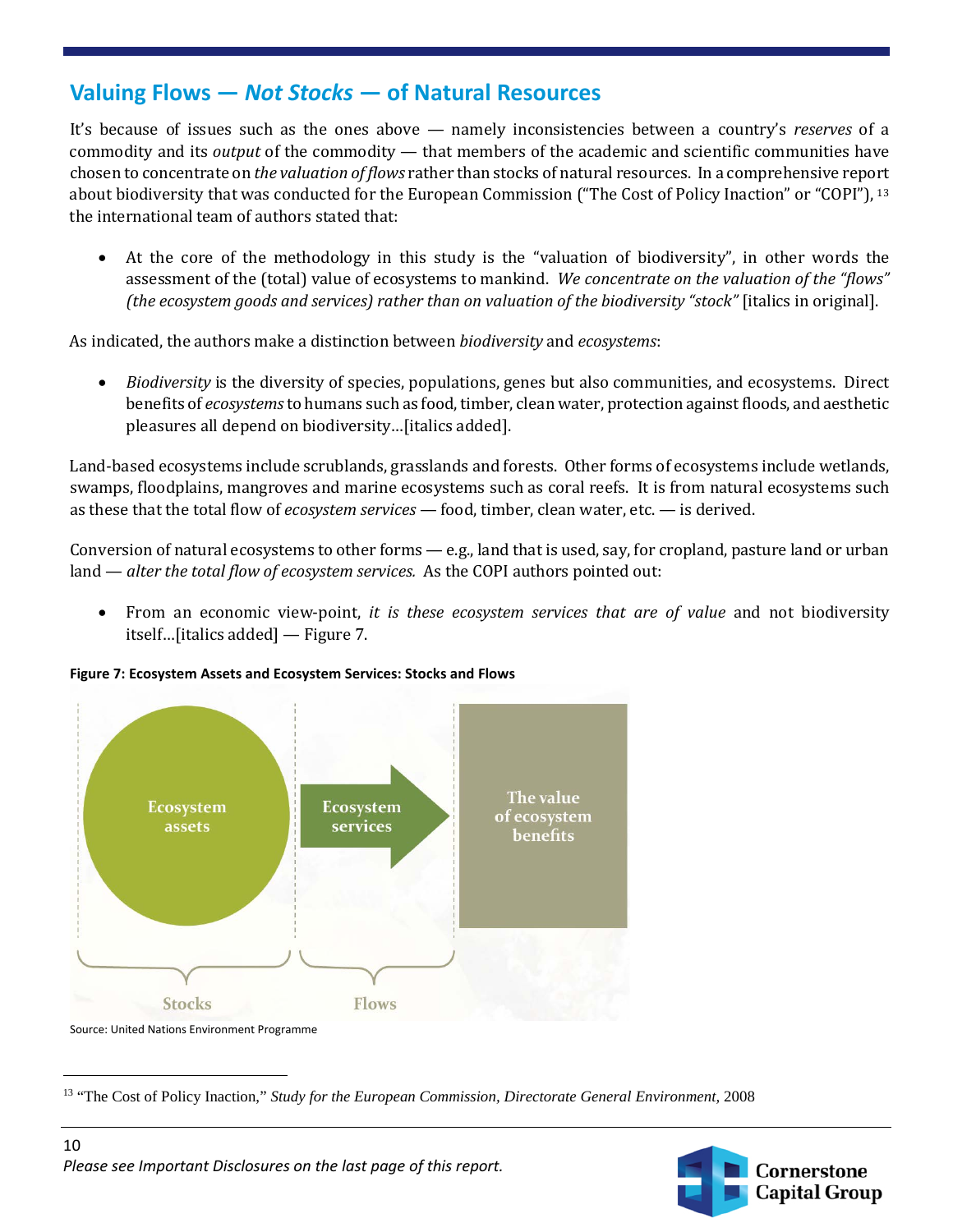#### **"The Ecological Footprint"**

With regard to the flow of ecosystem services, the Global Footprint Network<sup>[14](#page-10-0)</sup> has calculated the "Ecological" Footprint" of hundreds of countries over several decades. This unique metric measures the amount of biologically productive land and marine area required to produce all the resources a country consumes, and to absorb the waste it generates, given prevailing technology and resource management practices.

Each country's land and marine area is scaled according to its biological productivity. This scaling makes it possible to compare ecosystems with differing bioproductivity in the same unit — *a global hectare,* which represents a hectare with world average productivity.

The Ecological Footprint tracks human demand for ecological services in terms of six major categories:

- Cropland.
- Grazing land.
- Forest for timber and fuel wood.
- Forest land for carbon dioxide uptake this represents the waste absorption of a world average hectare of forest needed to absorb human induced carbon dioxide emissions.
- Fishing grounds.
- Built-up land.

The Ecological Footprint of consumption for a given country measures the biocapacity required by the final consumption of all the residents of the country. Specifically, a country's Footprint of consumption is calculated by summing the Footprint of production and the Footprint of imports, and subtracting the Footprint of exports — Figure 8.





l

<span id="page-10-0"></span><sup>14</sup> http://www.footprintnetwork.org

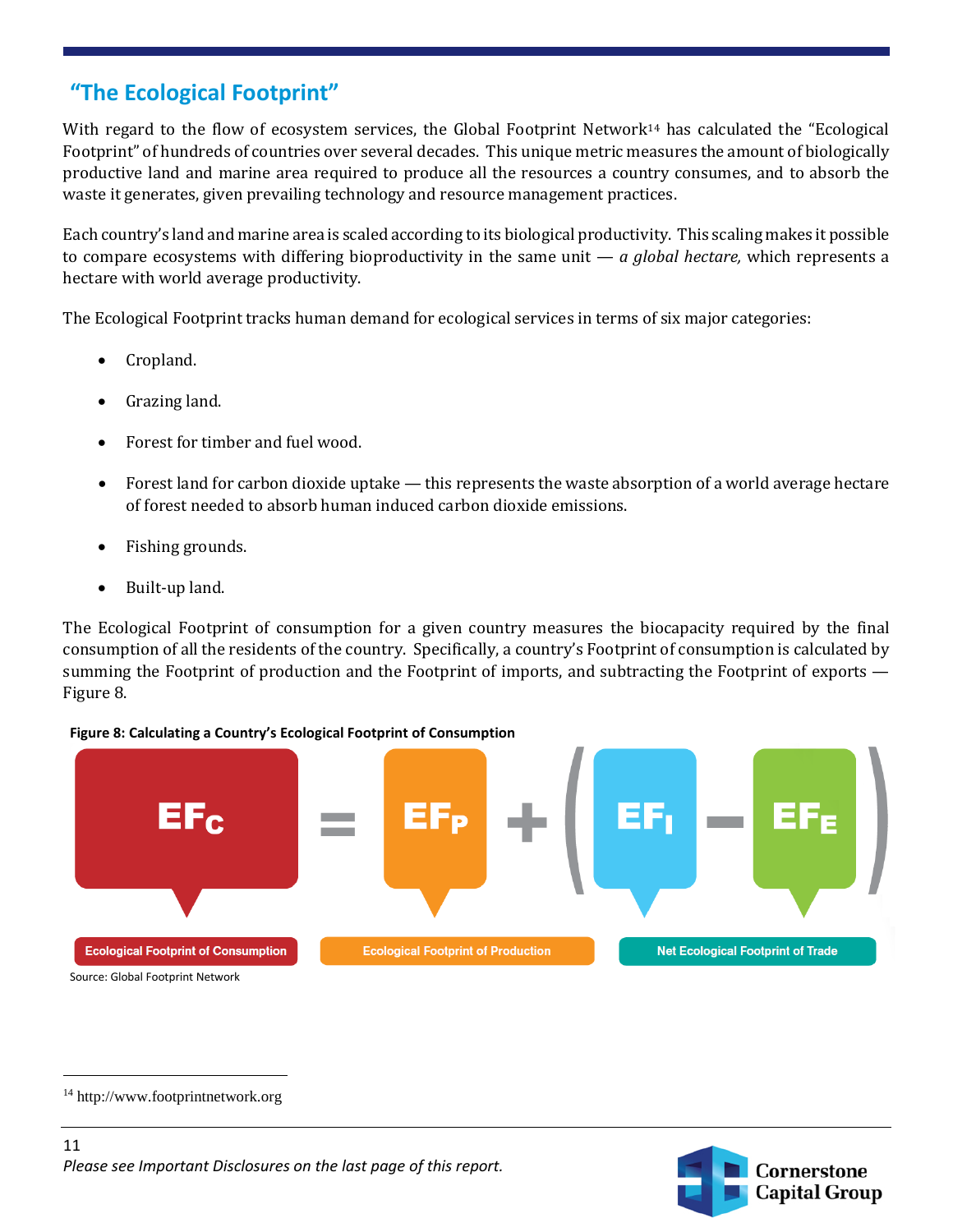In order to compare individual countries, the Ecological Footprint per person is calculated i.e., global hectares per person. This measure of *consumption* of ecosystem services can then be compared to the amount of wealth *generated* within a country. In Figure 9, the horizontal (x) axis shows for 32 countries the amount of *GDP per capita generated by each hectare of ecosystem services consumed per person.*





Source: Bloomberg, Global Footprint Network

The vertical (y) axis in Figure 9 plots the average Price-to-Earnings multiples of the 32 countries over a fifteen year period. As the R-squared of 0.20 indicates, there is *a reasonably robust relationship between the two variables*. This suggests that a country that is quite efficient in transforming flows of ecosystem services into wealth is "rewarded" with a relatively high  $P/E$  multiple e.g., the Netherlands. Conversely, a country that is resource rich — such as Russia — but that is inefficient in transforming its natural resources into wealth is assigned a relatively low  $P/E$ multiple.

#### **The Value of** *Intangible* **Capital versus** *Natural* **Capital**

Why are some countries better at transforming natural resources into wealth than others? To answer that question, it's helpful to reference a framework developed by economists whereby *total national wealth* is the sum of produced capital, natural capital and intangible capital.

- *Produced capital:* Machinery, structures, and equipment, etc.
- *Natural capital:* Agricultural land, protected areas, forests, minerals, and energy, etc.
- *Intangible capital:* This includes measures of human, social, and institutional capital, the latter being factors such as the rule of law that contribute to an efficient economy.

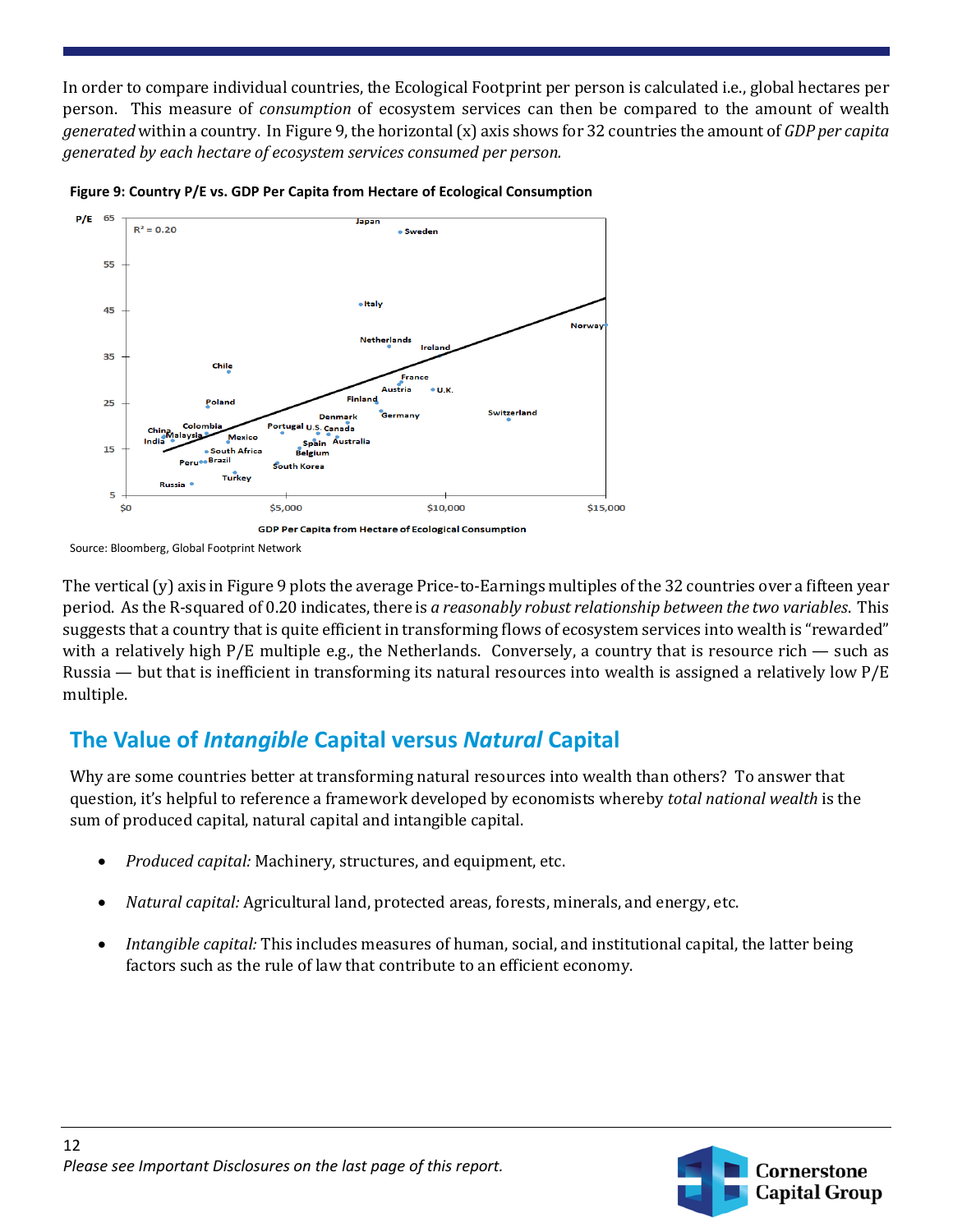Given this framework, an economist<sup>15</sup> summarized the prevailing view that:

• The share of natural capital in total wealth is much higher in poorer countries while *the share of intangible capital in total wealth is substantially higher in richer economies* [Figure 10]…The results confirm what we know from the literature on economic growth that *intangible capital is the main engine of growth and wealth.*



**Figure 10: Natural, Produced and Intangible Capital as a Percentage of Total Wealth**

With regard to the mechanics of this engine of growth and wealth, the World Bank<sup>[16](#page-12-1)</sup> observed that:

• Growth of intangible capital is due partly to increased educational attainment in most countries, but a significant part of the increase in intangible capital results from improvements in institutions, *governance,* and other factors that contribute to better, more efficient use of all of a country's capital produced, natural, and human [italics added].

In conclusion, the efficiency with which natural resources are transformed into wealth is important to a country's valuation primarily because it is *an indicator of the social and institutional development of the country.* Similarly, in our September 15, 2014 report, [Gauging Governance Globally: Macro and Micro Metrics,](http://cornerstonecapinc.com/2014/09/gauging-governance-globally/) we identified a *positive* relationship between a country's equity valuation and the *quality of governance* at the national and corporate levels [R-squared of 0.16]. While there is some overlap in the two findings, we are confident in stating that the environmental and governance factors we have analyzed are *both* material to a country's valuation.

 $\overline{a}$ 

<span id="page-12-0"></span><sup>15</sup> "Natural Resources: Curse or Blessing?" *Journal of Economic Literature,* Frederick van der Ploeg, June 2011

<span id="page-12-1"></span><sup>&</sup>lt;sup>16</sup> "The Changing Wealth of Nations: Measuring Sustainable Development in the New Millennium," World Bank, 2011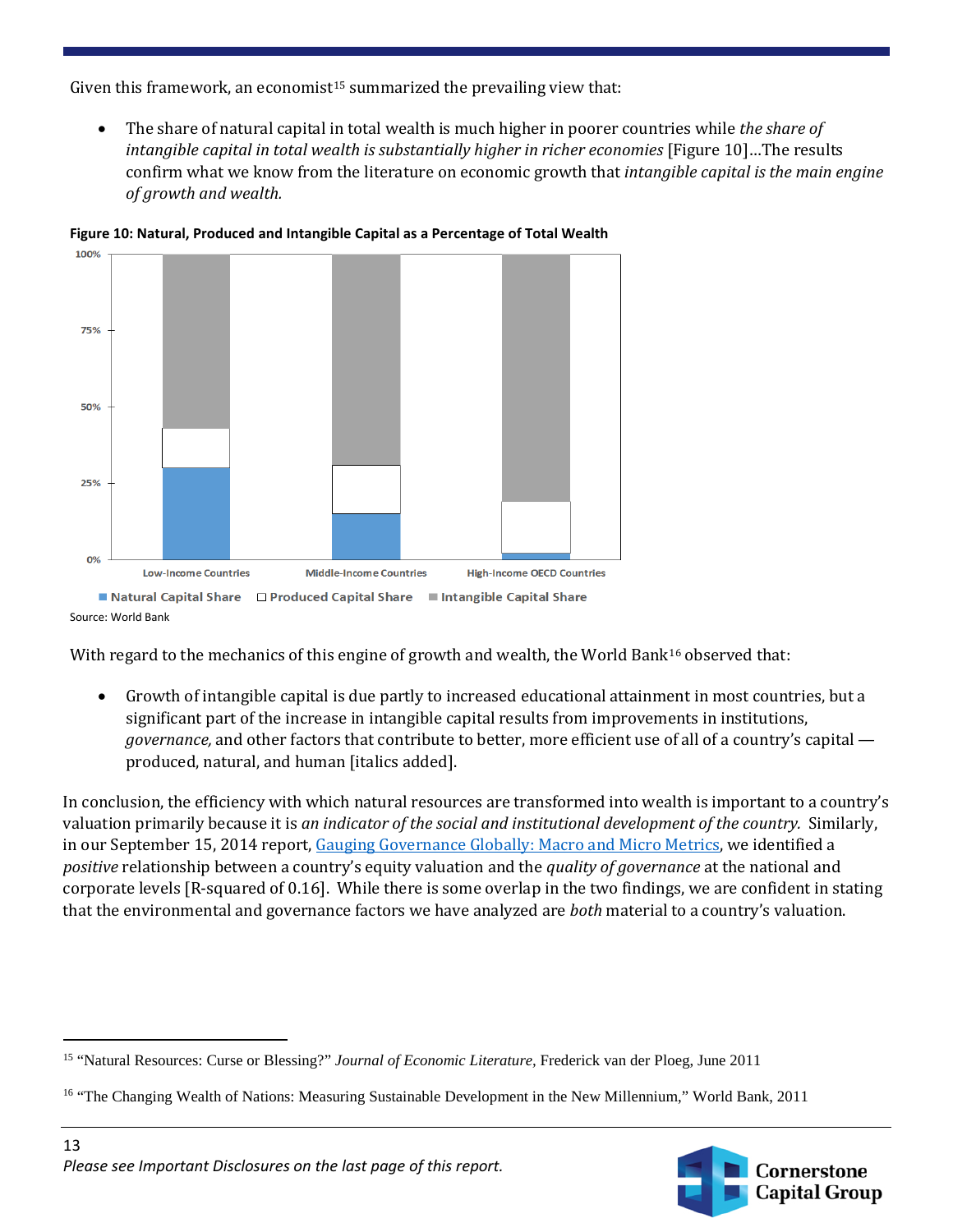### **The Cornerstone Capital Regional Strategy Model**

When we introduced the Cornerstone Capital regional strategy model in the April 2014 edition of [The](http://cornerstonecapinc.com/2014/04/introducing-cornerstone-capital-global-markets-regional-equity-strategy-model/)  [Cornerstone Journal of Sustainable Finance & Banking,](http://cornerstonecapinc.com/2014/04/introducing-cornerstone-capital-global-markets-regional-equity-strategy-model/) we wrote:

• We start with the assumption that only two things ultimately determine the fair value of equities: earnings and P/E. In the short term, other factors may play a role  $-$  e.g., sentiment ("fear" or "greed"), politics (including geopolitical issues), macroeconomic variables (e.g., Central Bank tightening or easing) etc. but, in the long run, we believe it all comes down to earnings and the valuation of those earnings. A number of factors drive valuation multiples at any point in time, including perceptions of corporate governance.

We introduced our *sector* model in the May 2014 edition of The Cornerstone Journal of Sustainable Finance & [Banking](http://cornerstonecapinc.com/2014/05/introducing-cornerstone-capital-global-sector-strategy/) with our focus being on the ten GICS in the MSCI All Country World Index (ACWI). We emphasized (as we did with the regional model) that:

• This is a dynamic model, with factors and factor weightings reviewed on a regular basis for relevance.

In the *first* iteration of the *regional* model, valuation and earnings were equally weighted, with governance representing 10-15% of the *valuation* weight. We are now allocating 10% of the regional valuation weight to governance factors *and* 10% to the environmental factors discussed above (with *each* of these factors now having about a 5% weighting in the regional model overall). So, for example, Figure 11 illustrates that GDP per capita from each hectare of ecological consumption is relatively high in the U.K. and, on average, is relatively low in the Emerging Asia region.





While there is currently no material change in regional rankings, the new "environmental valuation" metric refines our regional strategy by explicitly incorporating factors that are oftentimes overlooked by traditional financial analysis.

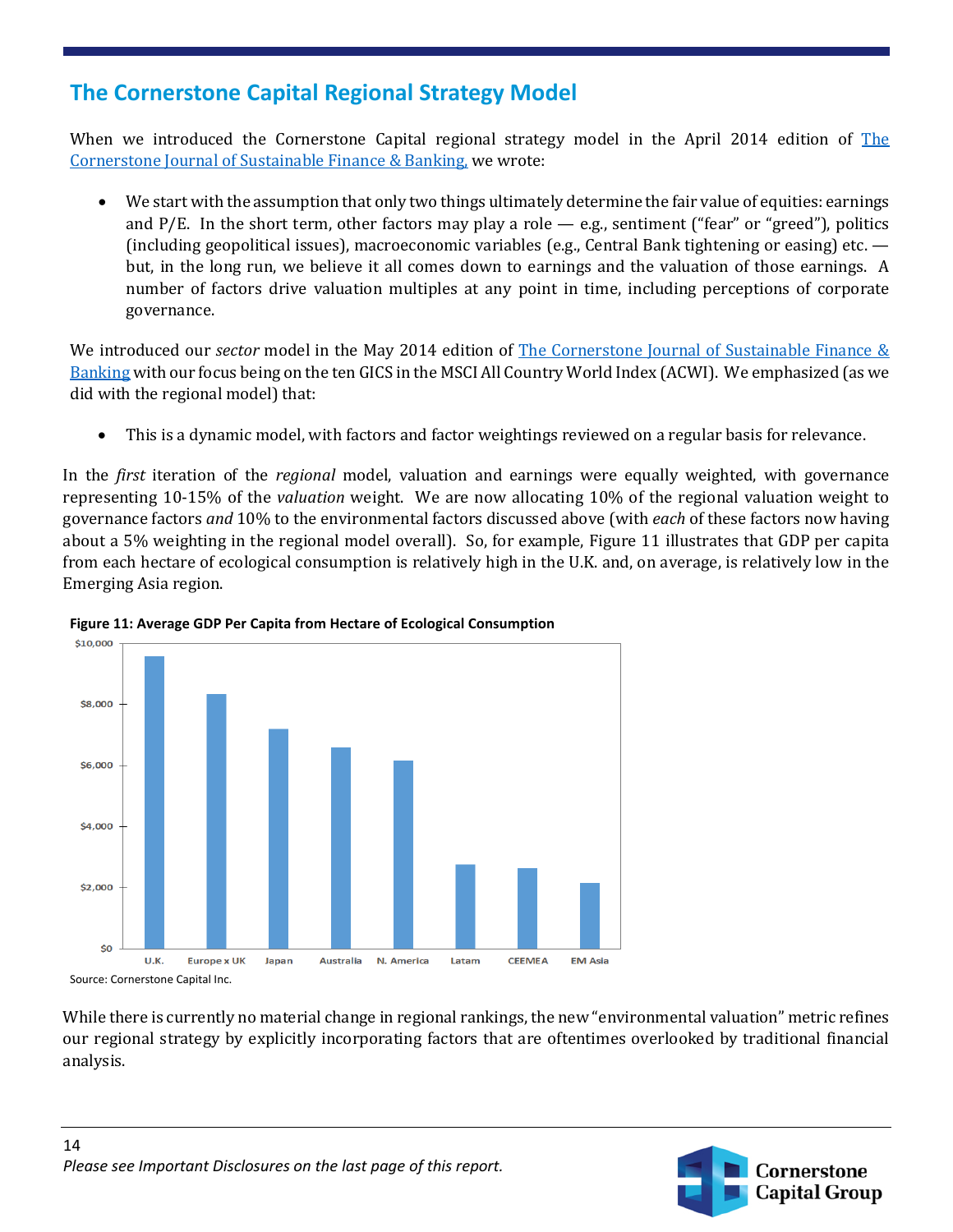